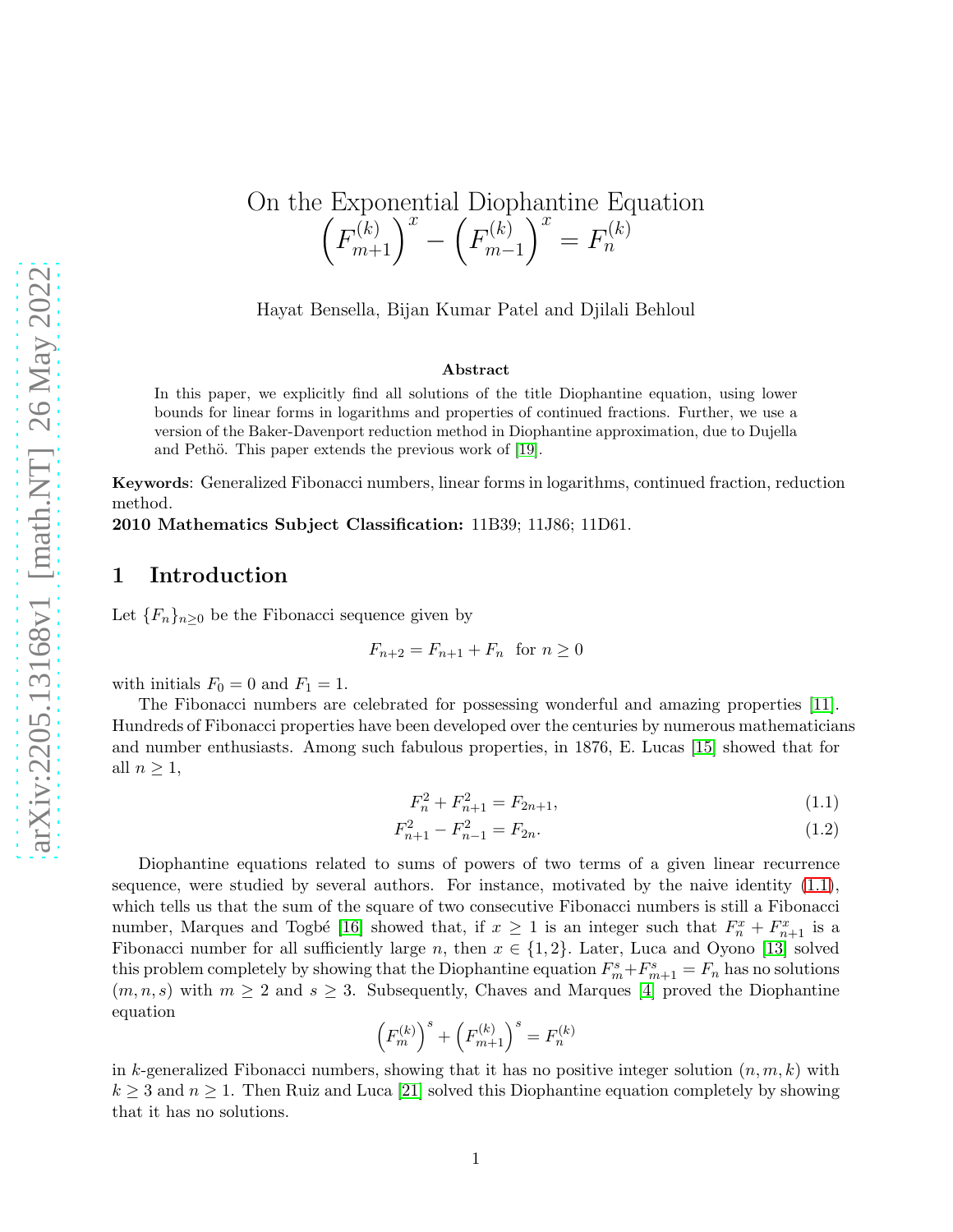Patel and Chaves [\[19\]](#page-12-0) studied analogous of [\(1.2\)](#page-0-1) in higher powers and solved the problem completely by showing that the Diophantine equation

<span id="page-1-0"></span>
$$
F_{n+1}^x - F_{n-1}^x = F_m,\t\t(1.3)
$$

has only non-negative integer solutions  $(m, n, x) = (2n, n, 2), (1, 1, x), (2, 1, x), (0, n, 0)$ . Consequently, Gómez et al.  $[8]$  considered an extra exponent y in  $(1.3)$  and investigated the equation

$$
F_{n+1}^x - F_{n-1}^x = F_m^y
$$

in positive integers  $(n, m, x, y)$ . Patel and Teh [\[20\]](#page-12-7) found all the solutions of the exponential Diophantine equation  $F_{n+1}^x + F_n^x - F_{n-1}^x = F_m$  in non-negative integers  $(m, n, x)$ , which tells us that the sum of the power of three consecutive Fibonacci numbers is still a Fibonacci number.

Let  $k \geq 2$  be an integer. One of numerous generalizations of the Fibonacci sequence, which is called the k-generalized Fibonacci sequence  ${F_n^{(k)}}_{n \ge -(k-2)}$  is given by the recurrence

<span id="page-1-1"></span>
$$
F_n^{(k)} = F_{n-1}^{(k)} + F_{n-2}^{(k)} + \dots + F_{n-k}^{(k)} = \sum_{i=1}^k F_{n-i}^{(k)}
$$
 for all  $n \ge 2$ , (1.4)

with initial conditions  $F_{-(k-2)}^{(k)} = F_{-(k-3)}^{(k)} = \cdots = F_0^{(k)} = 0$  and  $F_1^{(k)} = 1$ . Here,  $F_n^{(k)}$  denotes the nth k-generalized Fibonacci number.

Note that for  $k = 2$ , we have  $F_n^{(2)} = F_n$ , the *n*th Fibonacci number. For  $k = 3$ , we have  $F_n^{(3)} = T_n$ , the nth Tribonacci numbers. They are followed by the Tetranacci numbers for  $k = 4$ , and so on.

The first observation is that the first  $k+1$  non-zero terms in  $F_n^{(k)}$  are powers of 2, namely

$$
F_1^{(k)} = 1, F_2^{(k)} = 1, F_3^{(k)} = 2, F_4^{(k)} = 4, ..., F_{k+1}^{(k)} = 2^{k-1}
$$

while the next term in the above sequence is  $F_{k+2}^{(k)} = 2^k - 1$ . Thus, we have that

$$
F_n^{(k)} = 2^{n-2} \text{ holds for all } 2 \le n \le k+1.
$$

Indeed, observe that recursion [\(1.4\)](#page-1-1) implies the three-term recursion

$$
F_n^{(k)} = 2F_{n-1}^{(k)} - F_{n-k-1}^{(k)}
$$
 for all  $n \ge 3$ ,

which shows that the k-Fibonacci sequence grows at a rate less than  $2^{n-2}$ . In fact, the inequality  $F_n^{(k)} < 2^{n-2}$  holds for all  $n \geq k+2$  (see [\[1\]](#page-11-1), Lemma 2).

In this paper, we study an analogue of  $(1.3)$  when the Fibonacci sequence is replaced by k-generalized Fibonacci sequence. More precisely, our main result is the following.

<span id="page-1-2"></span>Theorem 1.1. The Diophantine equation

<span id="page-1-3"></span>
$$
\left(F_{m+1}^{(k)}\right)^{x} - \left(F_{m-1}^{(k)}\right)^{x} = F_{n}^{(k)}\tag{1.5}
$$

,

has no positive integer solutions  $m, n, k$  and  $x \ge 2$  with  $3 \le k \le \min\{m, \log x\}.$ 

Before getting into details, we give a brief description of our method. We first use Matveev's result [\[17\]](#page-12-8) on linear forms in logarithms to obtain an upper bound for x in terms of m. When m is small, we use Dujella and Pethö's result  $[6]$  to decrease the range of possible values that allow us to treat our problem computationally. When  $m$  is large, we use a lower bound for linear forms in two logarithms  $[12]$  to get an absolute upper bound for x. In the final step, we use continued fractions to lower the bounds and then complete the calculations.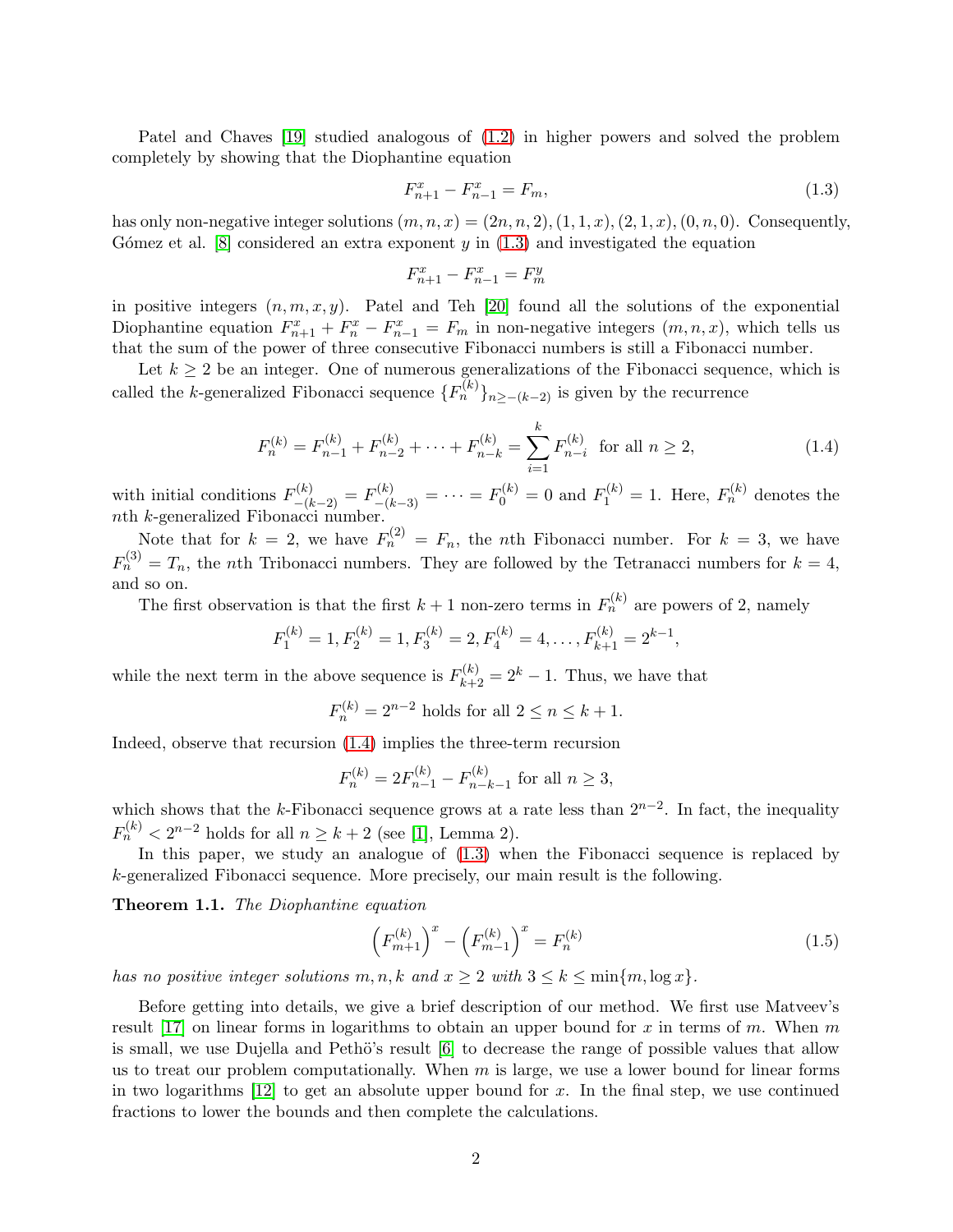### 2 Auxiliary results

We recall some of the facts and properties of the k-generalized Fibonacci sequence which will be used after. Note that the characteristic polynomial of the k-generalized Fibonacci sequence is

$$
\Psi_k(x) = x^k - x^{k-1} - \dots - x - 1.
$$

 $\Psi_k(x)$  is irreducible over  $\mathbb{Q}[x]$  and has just one root outside the unit circle. It is real and positive, so it satisfies  $\alpha(k) > 1$ . The other roots are strictly inside the unit circle. Throughout this paper,  $\alpha := \alpha(k)$  denotes that single root, which is located between  $2(1-2^{-k})$  and 2 (see [\[18\]](#page-12-11)). To simplify notation, we will omit the dependence on  $k$  of  $\alpha$ .

Dresden [\[5\]](#page-11-2) gave a simplified Binet-like formula for  $F_n^{(k)}$ :

<span id="page-2-0"></span>
$$
F_n^{(k)} = \sum_{i=1}^k \frac{\alpha_i - 1}{2 + (k+1)(\alpha_i - 2)} \alpha_i^{n-1},\tag{2.6}
$$

where  $\alpha = \alpha_1, \ldots, \alpha_k$  are the roots of  $\Psi_k(x)$ . He also showed that the contribution of the roots which are inside the unit circle to the right-hand side of [\(2.6\)](#page-2-0) is very small. More precisely, he proved that

$$
\left| F_n^{(k)} - \frac{\alpha - 1}{2 + (k+1)(\alpha - 2)} \alpha^{n-1} \right| < \frac{1}{2} \quad \text{for all} \quad n \ge 1.
$$

The following inequality is proved by Bravo and Luca [\[1,](#page-11-1) Lemma 1].

<span id="page-2-1"></span>Lemma 2.1. The inequality

$$
\alpha^{n-2}\leq F_n^{(k)}\leq \alpha^{n-1}
$$

holds for all  $n \geq 1$ .

The following result is derived in [\[4,](#page-11-0) Eq. 3.14].

<span id="page-2-4"></span>**Lemma 2.2.** Let 
$$
y_m := \frac{|E_m(k)|s}{g\alpha^{m-1}}
$$
 for  $m \ge 1395$ . Then  

$$
|(F_m^{(k)})^s - g^s \alpha^{(m-1)s}| < 2y_m g^s \alpha^{(m-1)s}.
$$

The following result is proved by Sánchez and Luca [\[22,](#page-12-12) Lemma 7].

<span id="page-2-3"></span>**Lemma 2.3.** If  $r \geq 1, T > (4r^2)^r$ , and  $T > a/(\log a)^r$ . Then

 $a < 2^r T(\log T)^r$ .

The following lemma is useful in the subsequent result.

<span id="page-2-2"></span>**Lemma 2.4.** For all  $m \geq 3$  and  $k \geq 3$ , we have

$$
F_{m-1}^{(k)}/F_{m+1}^{(k)} \le 3/7.
$$

*Proof.* Indeed, we have  $7F_{m-1}^{(k)} \leq 3F_{m+1}^{(k)} = 3\left(F_m^{(k)} + F_{n-1}^{(k)} + \cdots + F_{m-(k-1)}^{(k)}\right)$ . Further simplification, we obtain

$$
4F_{m-1}^{(k)} = 4\left(F_{m-2}^{(k)} + F_{m-3}^{(k)} + \dots + F_{m-(k+1)}^{(k)}\right) \le 3F_m^{(k)} + 3\left(F_{m-2}^{(k)} + F_{m-3}^{(k)} + \dots + F_{m-(k-1)}^{(k)}\right)
$$

and then  $F_{m-1}^{(k)} + 3F_{m-k}^{(k)} + 3F_{m-(k+1)}^{(k)} \leq 3F_m^{(k)}$ . Furthermore,

$$
0 \le 2F_{m-1}^{(k)} + 3\left(F_{m-2}^{(k)} + F_{m-3}^{(k)} + \dots + F_{m-(k+2)}^{(k)}\right)
$$

for  $m \geq 3$ , which follows the result.

 $\Box$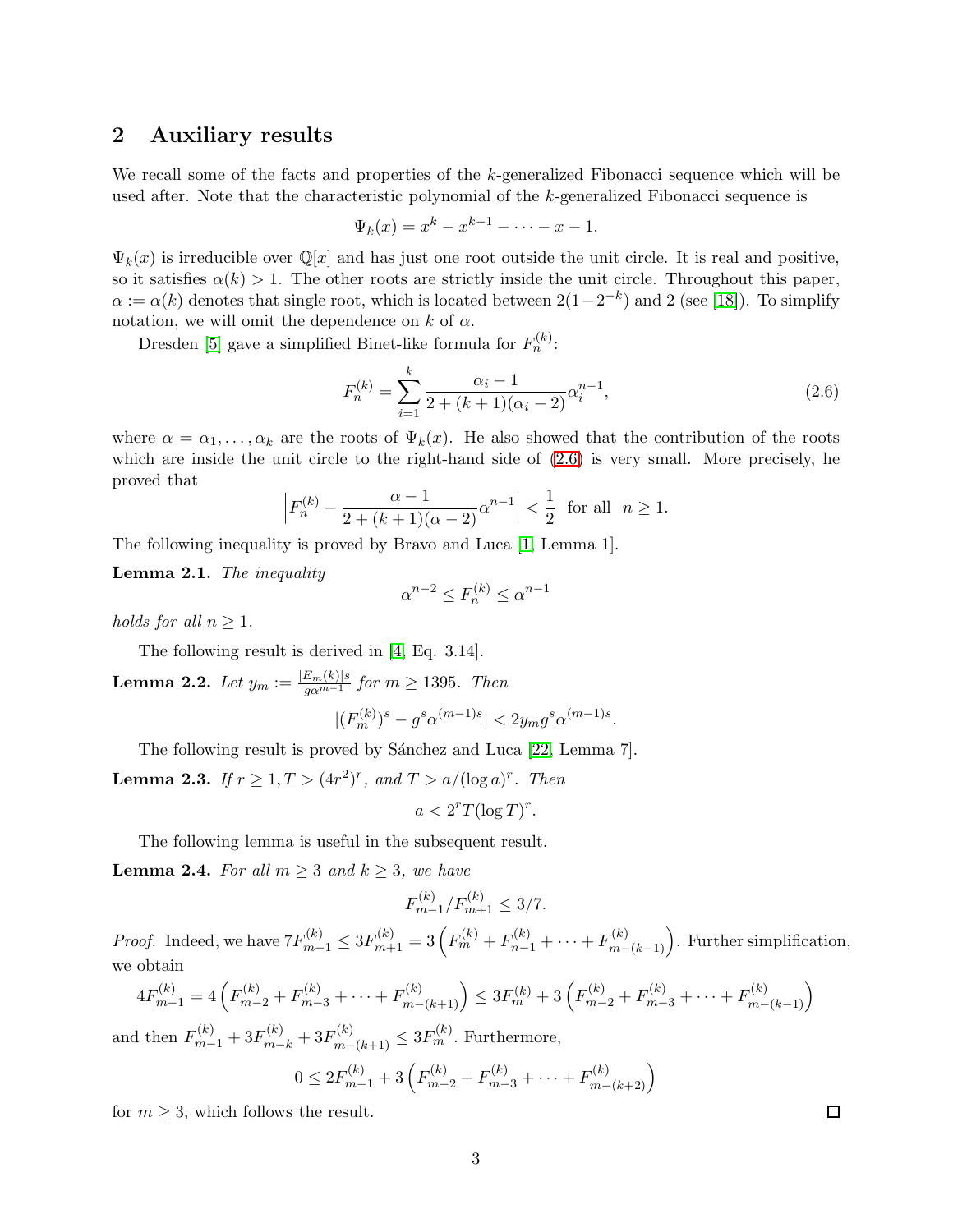In order to prove our main result, we use a few times a Baker-type lower bound for a non-zero linear forms in logarithms of algebraic numbers. We state a result of Matveev [\[17\]](#page-12-8) about the general lower bound for linear forms in logarithms, but first, recall some basic notations from algebraic number theory.

Let  $\eta$  be an algebraic number of degree d with minimal primitive polynomial

$$
f(X) := a_0 X^d + a_1 X^{d-1} + \dots + a_d = a_0 \prod_{i=1}^d (X - \eta^{(i)}) \in \mathbb{Z}[X],
$$

where the  $a_i$ 's are relatively prime integers,  $a_0 > 0$ , and the  $\eta^{(i)}$ 's are conjugates of  $\eta$ . Then

$$
h(\eta) = \frac{1}{d} \left( \log a_0 + \sum_{i=1}^d \log \left( \max\{ |\eta^{(i)}|, 1 \} \right) \right) \tag{2.7}
$$

,

is called the *logarithmic height* of  $\eta$ .

With the established notations, Matveev (see [\[17\]](#page-12-8) or [\[2,](#page-11-3) Theorem 9.4]), proved the ensuing result.

<span id="page-3-0"></span>**Theorem 2.5.** Assume that  $\gamma_1, \ldots, \gamma_t$  are positive real algebraic numbers in a real algebraic number field  $K$  of degree  $D, b_1, \ldots, b_t$  are rational integers, and

$$
\Lambda := \gamma_1^{b_1} \cdots \gamma_t^{b_t} - 1,
$$

is not zero. Then

$$
|\Lambda| \ge \exp\left(-1.4 \cdot 30^{t+3} \cdot t^{4.5} \cdot D^2(1 + \log D)(1 + \log B)A_1 \cdots A_t\right)
$$

where

$$
B \geq \max\{|b_1|,\ldots,|b_t|\},\
$$

and

$$
A_i \ge \max\{Dh(\gamma_i), |\log \gamma_i|, 0.16\}, \text{ for all } i = 1, \ldots, t.
$$

When  $t = 2$  and  $\gamma_1, \gamma_2$  are positive and multiplicatively independent, we use the following result of Laurent, Mignotte and Nesterenko [\[12\]](#page-12-10).

Let  $B_1, B_2$  be real numbers larger than 1 such that

$$
\log B_i \ge \max\left\{h(\gamma_i), \frac{|\log \gamma_i|}{D}, \frac{1}{D}\right\} \text{ for } i = 1, 2.
$$

Let  $b_1, b_2$  be integers not both zero. Put

$$
\Gamma := b_1 \log \gamma_1 + b_2 \log \gamma_2
$$

and

$$
b' := \frac{|b_1|}{D \log B_2} + \frac{|b_2|}{D \log B_1}.
$$

<span id="page-3-1"></span>**Theorem 2.6** ([\[12\]](#page-12-10), Corollary 2, pp. 288). With the above notations and assumptions, we have

$$
\log |\Gamma| > -24.34D^4 \left( \max \left\{ \log b' + 0.14, \frac{21}{D}, \frac{1}{2} \right\} \right)^2 \log B_1 \log B_2.
$$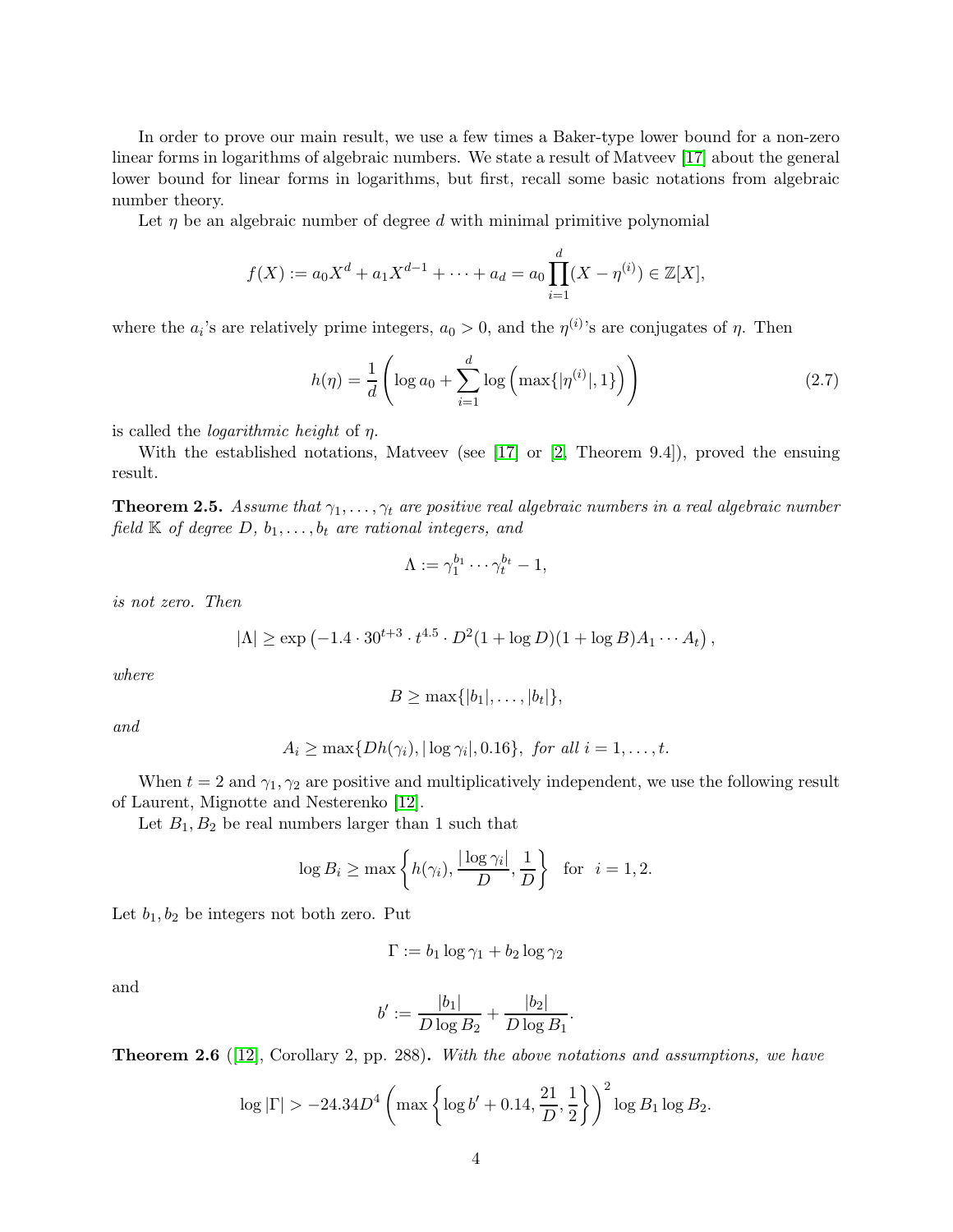Note that  $\Gamma \neq 0$  since  $\gamma_1$  and  $\gamma_2$  are multiplicatively independent and  $b_1$  and  $b_2$  are integers not both zero.

The following criterion of Legendre, a well-known result from the theory of Diophantine approximation, is used to reduce the upper bounds on variables which are too large.

<span id="page-4-4"></span>**Lemma 2.7.** Let  $\tau$  be an irrational number,  $\frac{p_0}{q_0}, \frac{p_1}{q_1}$  $\frac{p_1}{q_1}, \frac{p_2}{q_2}$  $\frac{p_2}{q_2}, \ldots$  be all the convergents of the continued fraction of  $\tau$ , and M be a positive integer. Let N be a non-negative integer such that  $q_N > M$ . Then putting  $a(M) := \max\{a_i : i = 0, 1, 2, \ldots, N\}$ , the inequality

$$
\left|\tau - \frac{r}{s}\right| > \frac{1}{(a(M) + 2)s^2},
$$

holds for all pairs  $(r, s)$  of positive integers with  $0 < s < M$ .

Another result which will play an important role in our proof is due to Dujella and Pethö  $\vert 6$ , Lemma  $5$  (a).

<span id="page-4-3"></span>**Lemma 2.8.** Let M be a positive integer, let  $p/q$  be a convergent of the continued fraction of the irrational  $\gamma$  such that  $q > 6M$ , and let  $A, B, \mu$  be some real numbers with  $A > 0$  and  $B > 1$ . Let  $\epsilon := ||\mu q|| - M||\gamma q||$ , where  $|| \cdot ||$  denotes the distance from the nearest integer. If  $\epsilon > 0$ , then there exists no solution to the inequality

$$
0 < |u\gamma - v + \mu| < AB^{-u},
$$

in positive integers u and v with

$$
u \leq M
$$
 and  $u \geq \frac{\log(Aq/\epsilon)}{\log B}$ .

## 3 Proof of Theorem [1.1](#page-1-2)

By Lemma [2.1,](#page-2-1) we obtain

$$
\alpha^{n-1} \ge F_n^{(k)} = (F_{m+1}^{(k)})^x - (F_{m-1}^{(k)})^x \ge \alpha^{(m-1)x} - \alpha^{(m-3)x}
$$

$$
= \alpha^{(m-2)x} (\alpha^x - \alpha^{-x}) > \alpha^{(m-2)x+1}
$$

and

$$
\alpha^{n-2} \le F_n^{(k)} = (F_{m+1}^{(k)})^x - (F_{m-1}^{(k)})^x \le \alpha^{mx} - \alpha^{(m-2)x} < \alpha^{mx},
$$

where we used that  $\alpha^x - \alpha^{-x} > \alpha$  for  $x \ge 2$ . Thus,

<span id="page-4-2"></span>
$$
(m-2)x + 2 < n < mx + 2. \tag{3.8}
$$

From [\(2.6\)](#page-2-0), we can write

<span id="page-4-1"></span>
$$
F_n^{(k)} = g\alpha^{n-1} + E_n(k), \quad \text{where } |E_n(k)| < 1/2. \tag{3.9}
$$

Hence, [\(1.5\)](#page-1-3) can be written as

<span id="page-4-0"></span>
$$
g\alpha^{n-1} - (F_{m+1}^{(k)})^x = -(F_{m-1}^{(k)})^x - E_n(k). \tag{3.10}
$$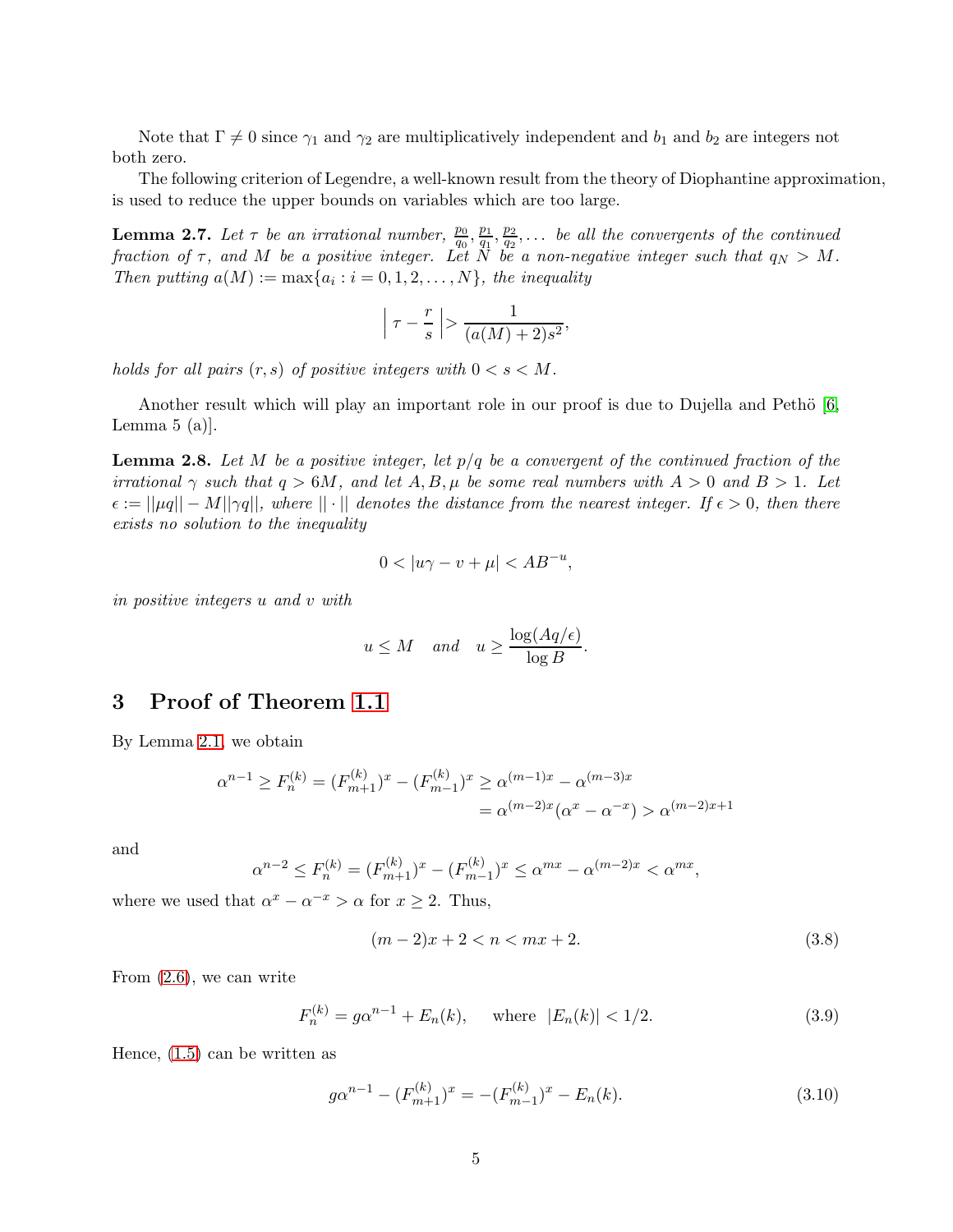Dividing [\(3.10\)](#page-4-0) by  $(F_{m+1}^{(k)})^x$  and taking absolute values and by Lemma [2.4,](#page-2-2) we obtain

<span id="page-5-0"></span>
$$
\left| g\alpha^{n-1} (F_{m+1}^{(k)})^{-x} - 1 \right| < 2 \left( \frac{F_{m-1}^{(k)}}{F_{m+1}^{(k)}} \right)^x < \frac{2}{2.3^x}.\tag{3.11}
$$

In order to use Theorem [2.5,](#page-3-0) we take  $t := 3$ ,

$$
\gamma_1 := F_{m+1}^{(k)}, \gamma_2 := \alpha, \gamma_3 := g,
$$

and

$$
b_1 := -x, b_2 := n - 1, b_3 := 1.
$$

Hence,

$$
\Lambda_1 := g\alpha^{n-1} (F_{m+1}^{(k)})^{-x} - 1.
$$

To see  $\Lambda_1 \neq 0$ , suppose  $g\alpha^{n-1}(F_{m+1}^{(k)})^{-x} - 1 = 0$ , we would get a relation  $(F_{m+1}^{(k)})^x = g\alpha^{n-1}$ , which is contradict the identity [\(3.9\)](#page-4-1).

Note that  $\mathbb{K} := \mathbb{Q}(\alpha)$  contains  $\gamma_1, \gamma_2, \gamma_3$  and has  $D = [\mathbb{K} : \mathbb{Q}] = k$ . By the properties of the dominant root of  $\Psi_k(x)$  and Lemma [2.1](#page-2-1) we have  $h(\gamma_1) = \log(F_{m+1}^{(k)}) \le m \log \alpha < 0.7m$ , and  $h(\gamma_2) = (\log \alpha)/k < 0.7/k$ . Bravo and Luca [\[1\]](#page-11-1) showed that  $h(\gamma_3) < 3 \log k$ . Thus we can take  $A_1 := 0.7km, A_2 := 0.7$  and  $A_3 := 3k \log k$ . From [\(3.8\)](#page-4-2), we can take  $B := n - 1$ .

From Matveev's theorem, we have a lower bound for  $|\Lambda_1|$ , which together with the upper bound given by [\(3.11\)](#page-5-0) gives

$$
\exp\left(-1.4\cdot 30^6\cdot 3^{4.5}\cdot k^2\cdot (1+\log k)\cdot (1+\log(n-1))\cdot (0.7mk)\cdot 0.7\cdot (3k\log k)\right)<\frac{2}{2.3^x}.
$$

Hence, noting that  $1 + \log(n - 1) < 2\log(mx + 1)$ , is true for all  $n \geq 4$  and performing the calculations, we get

$$
x < 1.04 \cdot 10^{12} m k^4 (\log k)^2 \log(mx + 1),
$$

or equivalently

$$
\frac{mx+1}{\log(mx+1)} < 1.1 \cdot 10^{12} m^2 k^4 (\log k)^2.
$$

Now using Lemma [2.3](#page-2-3) for  $a := mx + 1$  and  $T := 1.1 \cdot 10^{12} m^2 k^4 (\log k)^2$ , we have that

<span id="page-5-1"></span>
$$
x < 7.1 \cdot 10^{13} m^5 (\log m)^3,\tag{3.12}
$$

where we used the fact that  $28 + 6 \log m + 2 \log \log m < 32 \log m$  for  $m \geq 3$  and the presumption  $k \leq m$ .

#### 3.1 The case for small  $m \in [3, 1457]$

In this case, we have

$$
x < 7.1 \cdot 10^{13} \cdot (1457)^5 \cdot \log(1457)^3 \le 1.81 \cdot 10^{32}
$$

for  $m \in [3, 1457]$ . Thus, we obtain  $n \leq mx + 1 < 2.63 \cdot 10^{35}$  and  $k \leq \log x \leq 74$ . Also note that  $n \leq mx + 1$ , gives us  $x \geq (n - 1)/1457$ .

We set

$$
\Gamma_1 := (n-1)\log \alpha - \log \left(\frac{1}{g}\right) - x \log F_{m+1}^{(k)}.
$$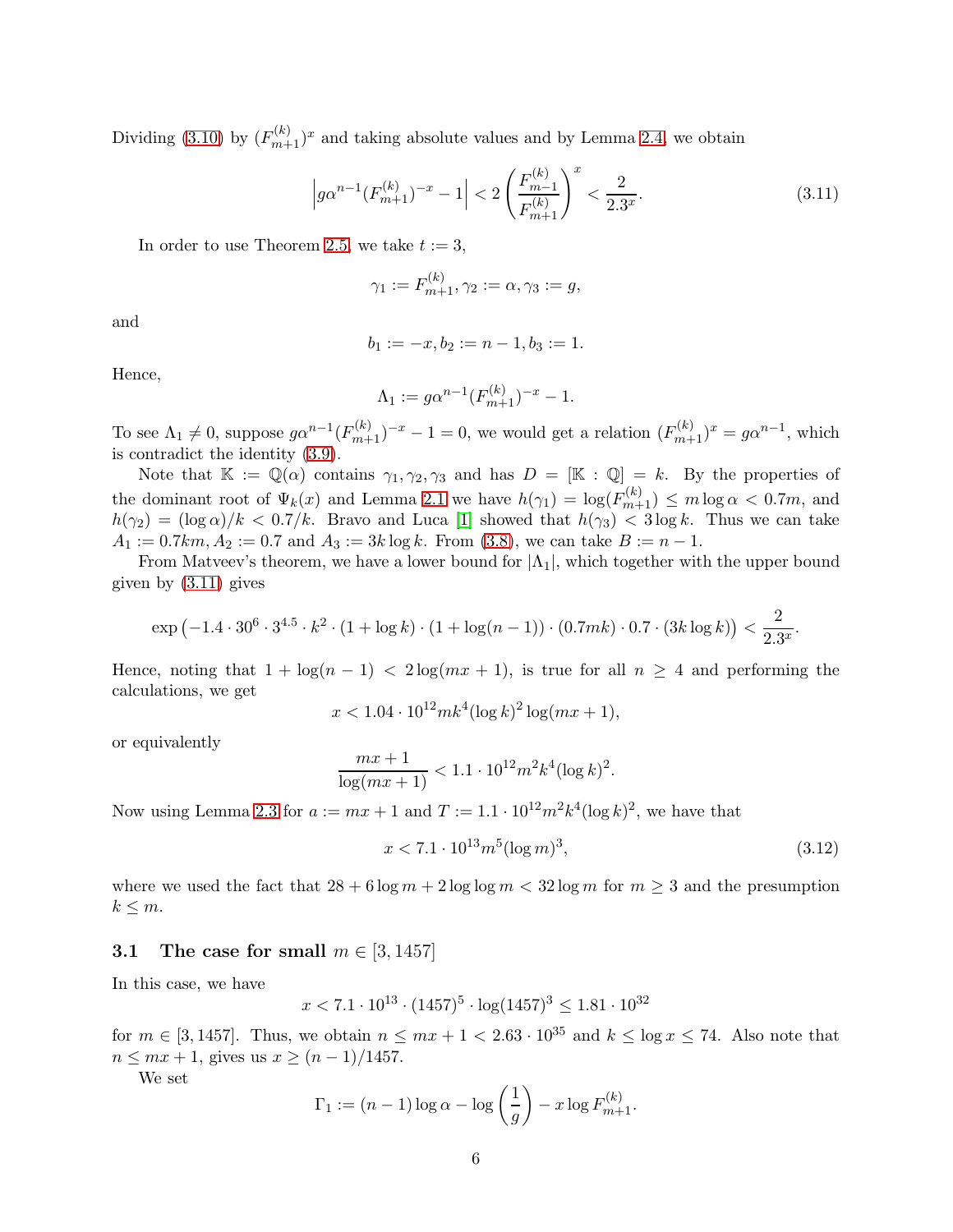Thus,  $\Lambda_1 = e^{\Gamma_1} - 1$ . Recall that, from [\(3.10\)](#page-4-0), we have  $\Lambda_1 < 0$ , which implies  $\Gamma_1 < 0$ . Now, since  $|\Lambda_1|$  < 2/(2.3)<sup>x</sup>  $\leq$  0.379 for  $x \geq 2$ , it follows that  $e^{|\Gamma_1|}$  < 1.5. Hence, we get

$$
0<|\Gamma_1|
$$

Dividing the last inequality by  $\log F_{m+1}^{(k)}$ , and using that  $x > (n-1)/1457$ , we get

<span id="page-6-0"></span>
$$
0 < n \left( \frac{\log \alpha}{\log F_{m+1}^{(k)}} \right) - x - \left( \frac{\log(\alpha/g)}{\log F_{m+1}^{(k)}} \right) < 3.01 \cdot (2.3)^{\frac{-n}{1457}} \tag{3.13}
$$

In order to use the reduction method, take

$$
\gamma_{m,k} := \frac{\log \alpha}{\log F_{m+1}^{(k)}}, \ \ \mu_{m,k} := -\frac{\log(\alpha/g)}{\log F_{m+1}^{(k)}}, \ \ A := 3.01, \ \ B := (2.3)^{\frac{1}{1457}}.
$$

The fact that  $\alpha$  is a unit in  $\mathcal{O}_{\mathbb{K}}$ , the ring of integers of K, ensures that  $\gamma_{m,k}$  is an irrational number. Let  $q_{(t,m,k)}$  be the denominator of the tth convergent of the continued fraction of  $\gamma_{m,k}$ .

Taking  $M := 2.64 \cdot 10^{35}$ , we use *Mathematica* to get

$$
\min_{\substack{3 \le k \le 74 \\ 3 \le m \le 1457}} q_{(700,m,k)} > 10^{319} > 6M \text{ and } \max_{\substack{3 \le k \le 74 \\ 3 \le m \le 1457}} q_{(700,m,k)} < 2.1 \cdot 10^{425}.
$$

The maximal value of  $M||\gamma_{m,k} \cdot q_{(700,m,k)}|| < 10^{-284}$ , whereas the minimal value of  $||\mu_{m,k} \cdot q_{(700,m,k)}|| >$  $5.29 \cdot 10^{-214}$ . Also, for

$$
\epsilon_{700,m,k} := \|\mu_{m,k} \cdot q_{(700,m,k)}\| - 2.64 \cdot 10^{35} \|\gamma_{m,k} \cdot q_{(700,m,k)}\|,
$$

we obtain that

$$
\epsilon_{700,m,k} > 5.29 \cdot 10^{-214},
$$

which means that  $\epsilon_{700,m,k}$  is always positive (this is not true for the denominator of 600th convergent). Hence by Lemma [2.8,](#page-4-3) there are no integer solutions for [\(3.13\)](#page-6-0) when

$$
\left\lfloor \frac{\log(3.01 \cdot 2.1 \cdot 10^{425} / 5.29 \cdot 10^{-214})}{\log((2.3)^{\frac{1}{1457}})} \right\rfloor \le n \le 2.63 \cdot 10^{35}.
$$

It follows that 850196  $\leq n \leq 2.64 \cdot 10^{35}$  and therefore we have  $n \leq 850195$ . Consequently  $x \leq$ 850192, since  $x \le (n-3)/(m-2)$ . Also, using that  $k \le \log x$ , we get  $k \le 13$ .

A computer search with Mathematica revealed that there are no solutions to [\(1.5\)](#page-1-3) in the following range:

$$
3 \le m \le 1457, 3 \le k \le 13, 21 \le x \le 850192
$$
 and  $(m-2)x + 2 \le n \le mx + 1$ .

This completes the analysis of the case when  $m$  is small.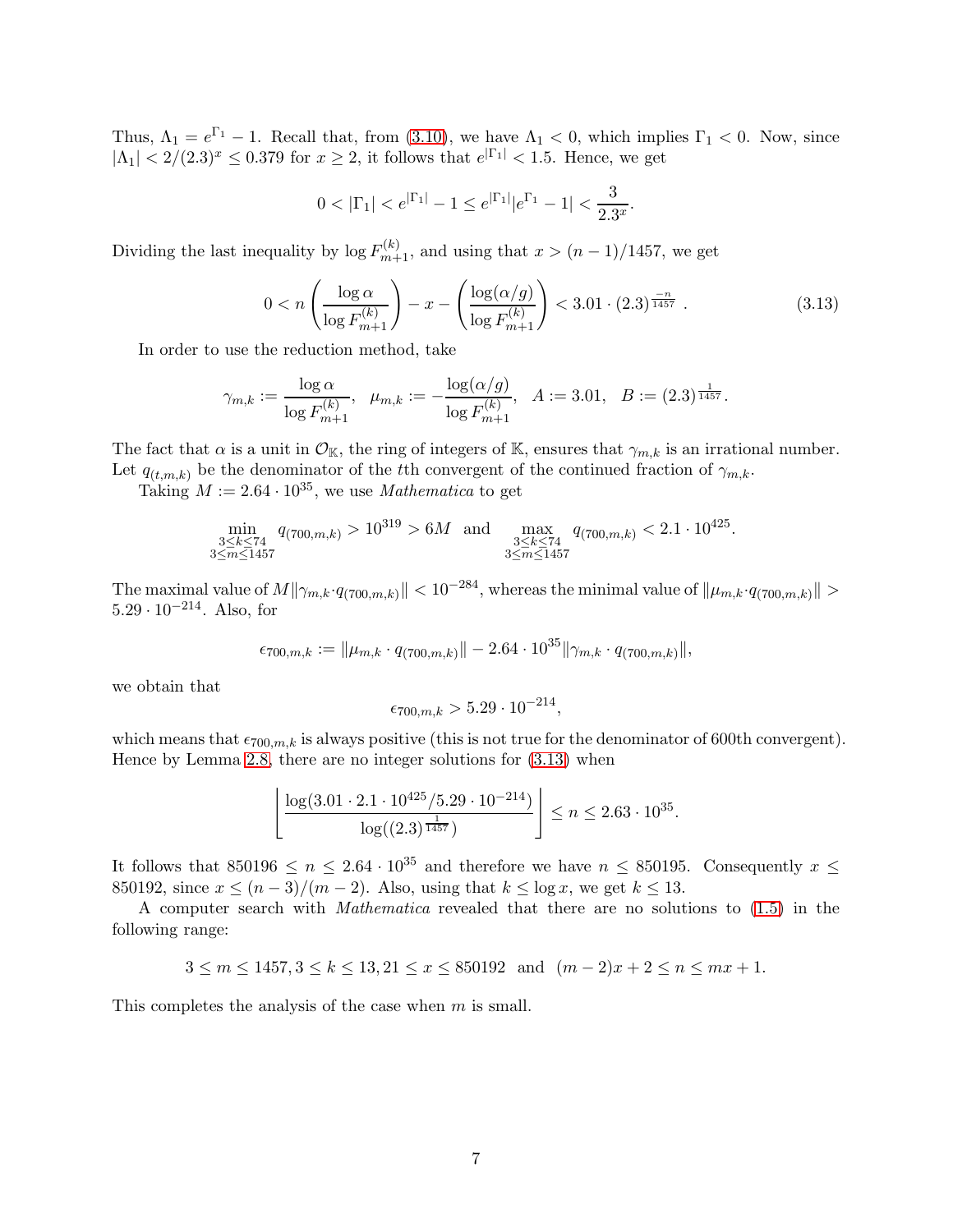### 3.2 The case of large m

Set  $y_m := \frac{|E_m(k)|x}{g\alpha^{m-1}}$ . From [\(3.12\)](#page-5-1) and  $m \ge 1458$ , we have

$$
y_m < \frac{|E_m(k)|7.1 \cdot 10^{13} m^5 (\log m)^3}{g \alpha^{m-1}} < \frac{1}{\alpha^{(m-1)/2}},\tag{3.14}
$$

where  $7.1 \cdot 10^{13} m^5 (\log m)^3 < (7/4)^{\frac{m-1}{2}} < \alpha^{\frac{m-1}{2}}$  holds for  $m \ge 1458$ . In particular,  $y_m < \alpha^{-728} <$  $10^{-30}$ . Similarly,

$$
y_{m-1} = \frac{|E_{m-1}(k)|x}{g\alpha^{m-2}} < \frac{1}{\alpha^{(m-1)/2}}
$$
 and  $y_{m+1} = \frac{|E_{m+1}(k)|x}{g\alpha^m} < \frac{1}{\alpha^{(m-1)/2}}$ .

Lemma [2.2](#page-2-4) is true if we replace m by  $m - 1$  and  $m + 1$ . Thus

$$
|(F_{m-1}^{(k)})^x - g^x \alpha^{(m-2)x}| < 2y_{m-1} g^x \alpha^{(m-2)x} \quad \text{and} \quad |(F_{m+1}^{(k)})^x - g^x \alpha^{mx}| < 2y_{m+1} g^x \alpha^{mx}.\tag{3.15}
$$

Now, we need to make a few algebraic manipulations in order to apply Theorem [2.6.](#page-3-1) Rewrite [\(1.5\)](#page-1-3) as follows,

$$
g\alpha^{n-1} + E_n(k) = \left( (F_{m+1}^{(k)})^x - g^x \alpha^{mx} \right) - \left( (F_{m-1}^{(k)})^x - g^x \alpha^{(m-2)x} \right) + g^x \alpha^{mx} - g^x \alpha^{(m-2)x},
$$

which gives

$$
|g\alpha^{n-1} - g^x \alpha^{mx} (1 - \alpha^{-2x})| \le |(F_{m+1}^{(k)})^x - g^x \alpha^{mx}| + |(F_{m-1}^{(k)})^x - g^x \alpha^{(m-2)x}| + |E_n(k)|
$$
  
<  $2y_{m+1}g^x \alpha^{mx} + 2y_{m-1}g^x \alpha^{(m-2)x} + \frac{1}{2}.$ 

Dividing  $g^x \alpha^{mx}$  on both sides, we have

<span id="page-7-0"></span>
$$
|g^{1-x}\alpha^{n-(mx+1)} - (1 - \alpha^{-2x})| < 2y_{m+1} + 0.1y_{m-1} + \frac{1}{2g^x\alpha^{mx}},\tag{3.16}
$$

where we used the fact  $2\alpha^{-2x} < 2\left(\frac{7}{4}\right)$  $(\frac{7}{4})^{-6}$  < 0.1. Since

$$
2g^x \alpha^{mx - \frac{m-2}{2}} > 2\left(\frac{1}{2}\right)^x \left(\frac{7}{4}\right)^{mx - \frac{m-2}{2}} > 10^{531} > 10^3,
$$

we have  $(2g^x\alpha^{mx})^{-1} < 0.001/\alpha^{(m-2)/2}$ . Using the last inequalities with [\(3.16\)](#page-7-0), we obtain

$$
|g^{1-x}\alpha^{n-(mx+1)} - (1 - \alpha^{-x})| < \frac{2}{\alpha^{\frac{m}{2}}} + \frac{0.1}{\alpha^{\frac{m-2}{2}}} + \frac{0.001}{\alpha^{\frac{m-2}{2}}} \\ < \frac{2.11}{\alpha^{\frac{m-2}{2}}}.\tag{3.17}
$$

Hence, we conclude that

<span id="page-7-2"></span><span id="page-7-1"></span>
$$
|g^{1-x}\alpha^{n-(mx+1)} - 1| < \frac{2.11}{\alpha^{\frac{m-2}{2}}} + \frac{1}{\alpha^{2x}} \quad \frac{3.11}{\alpha^l},\tag{3.18}
$$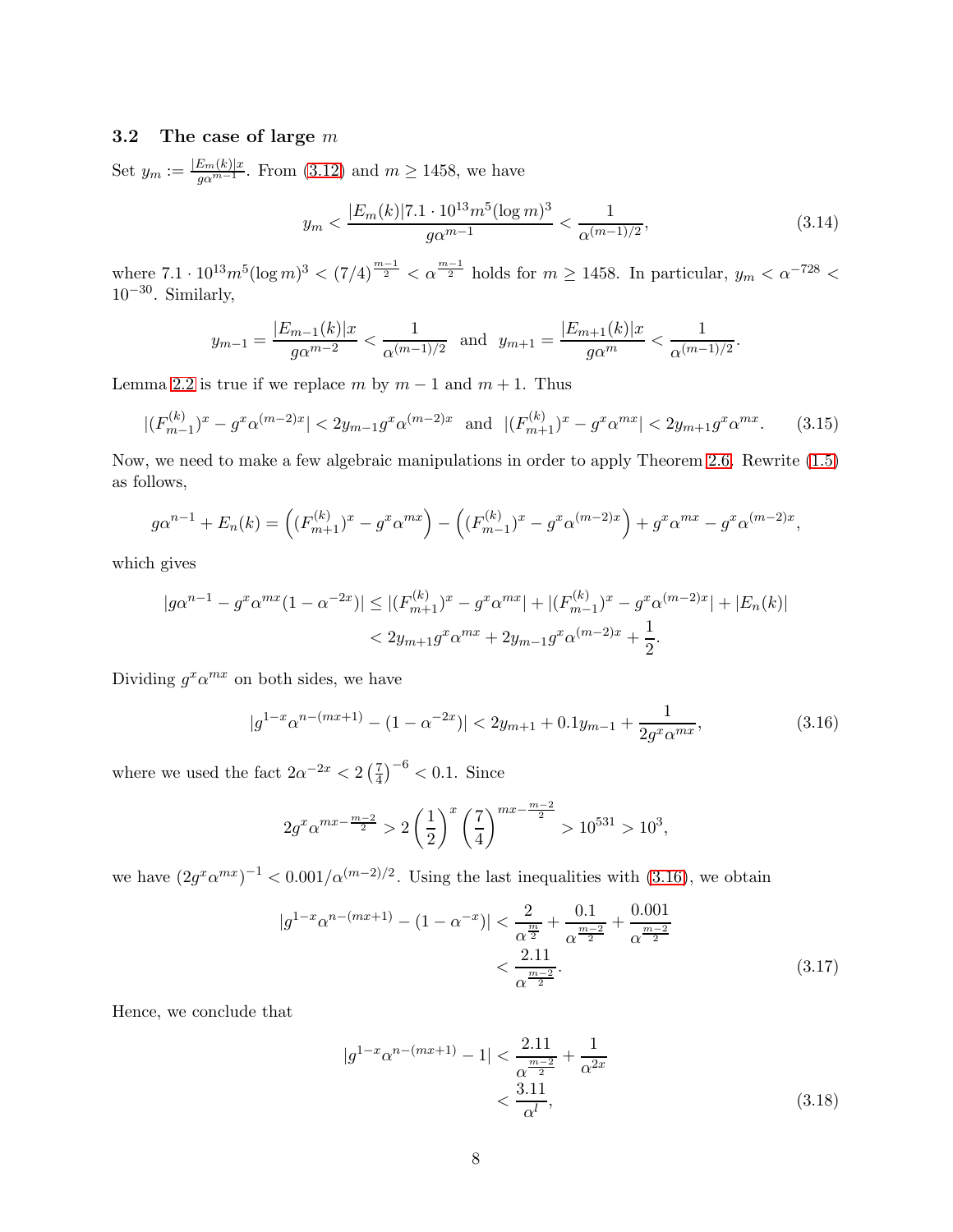where  $l := \min\{x, \frac{m-2}{2}\}.$ 

We apply Theorem [2.6](#page-3-1) with  $t := 2$ ,  $\lambda_1 := g$ ,  $\lambda_2 := \alpha$  and  $c_1 := 1 - x$ ,  $c_2 := n - (mx + 1)$ . The fact that  $\lambda_1 = g$  and  $\lambda_2 = \alpha$  are multiplicatively independent follows because  $\alpha$  is a unit and g is not. To see that this is not so, we perform a norm calculation of the element g in  $\mathbb{L} := \mathbb{Q}(\alpha)$ . The norm of g has been determined for all  $k \geq 2$  in [\[7\]](#page-12-13) and the formula is

$$
|N_{\mathbb{L}/\mathbb{Q}}(g_k(\alpha))| = \frac{(k-1)^2}{2^{k+1}k^k - (k+1)^{k+1}}.
$$

One can check that  $|N_{\mathbb{L}/\mathbb{Q}}(g_k(\alpha))| < 1$  for all  $k \geq 2$  and therefore g is not a unit for any k. So we can take  $\mathbb{K} := \mathbb{Q}(\alpha)$  which has degree  $D = k$ ,  $h(g) < 3 \log k$ ,  $h(\alpha) = (\log \alpha)/k$ . Moreover, we can take

$$
\log B_1 = 4\log k > \max\left\{h(g), \frac{|\log(g)|}{k}, \frac{1}{k}\right\} \text{ and } \log B_2 = \max\left\{h(\alpha), \frac{|\log(\alpha)|}{k}, \frac{1}{k}\right\} = \frac{1}{k}.
$$

Observe that  $n \ge (m-2)x + 3$ , which implies  $n - (mx + 1) \ge -2(x - 1)$  and  $n \le mx + 1$ , yields  $n - (mx + 1) \leq 2(x - 1)$ . Hence  $|n - (mx + 1)| < 2(x - 1) < 2x$ . Thus

$$
b' = \frac{|(1-x)|}{k(\frac{1}{k})} + \frac{|n - (mx+1)|}{4k \log k} < x + \frac{2x}{4k \log k} < 1.2x.
$$

By Theorem [2.6,](#page-3-1) we get

$$
|\Lambda_2|
$$
 > exp $\left(-24.34 \cdot k^4 \left(\max \left\{\log(1.2x) + 0.14, \frac{21}{k}, \frac{1}{2}\right\}\right)^2 4 \log k \left(\frac{1}{k}\right)\right).$ 

Thus

$$
|\Lambda_2| > \exp\left(-97.4 \cdot k^3 \log k \left(\max\left\{\log(1.4x), \frac{21}{k}, \frac{1}{2}\right\}\right)^2\right),\,
$$

where we used the fact that  $\log(1.2x) + 0.14 = \log(1.2 \exp(0.14)x) < \log(1.4x)$ . The last inequality together with [\(3.18\)](#page-7-1) we get

$$
\frac{3.11}{\alpha^l} > \exp\left(-97.4 \cdot k^3 \log k \left(\max\left\{\log(1.4x), \frac{21}{k}, \frac{1}{2}\right\}\right)^2\right)
$$

yielding

<span id="page-8-0"></span>
$$
l \log \alpha - \log 3.11 < 97.4 \cdot k^3 \log k \left( \max \left\{ \log(1.4x), \frac{21}{k}, \frac{1}{2} \right\} \right)^2. \tag{3.19}
$$

Since  $log(1.4x) > 1.02$ , the maximum in the right-hand side cannot be  $\frac{1}{2}$ . Let the maximum in the right-hand side of  $(3.19)$  be  $21/k$ , then we get

$$
l < 174.1 \cdot k^3 \log k \left(\frac{21}{k}\right)^2
$$

yielding

$$
l < 7.7 \cdot 10^4 k \log k.
$$

If  $l = x$ , then

<span id="page-8-1"></span>
$$
x < 7.7 \cdot 10^4 k \log k. \tag{3.20}
$$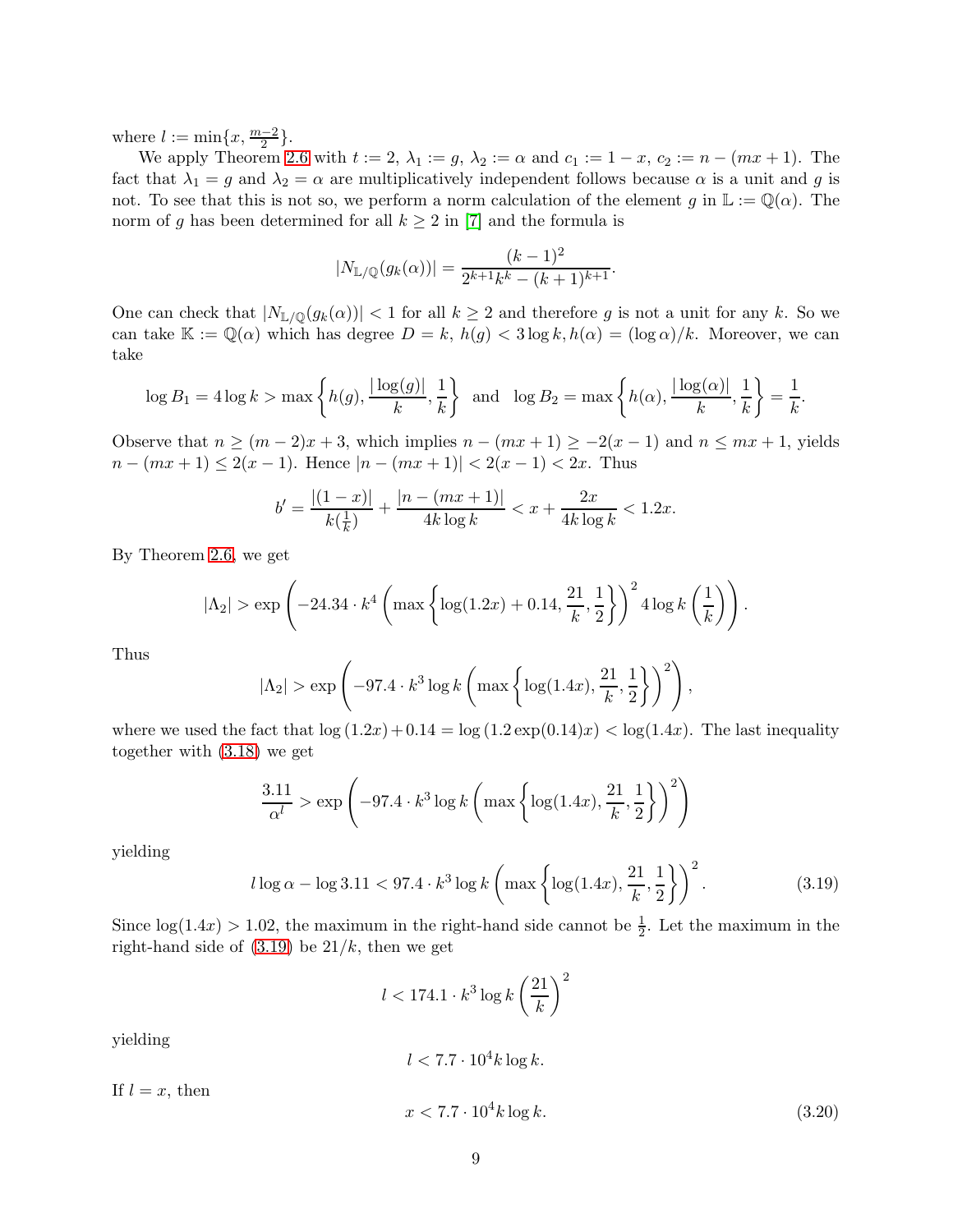If  $l = \frac{m-2}{2}$  $\frac{-2}{2}$ , then

 $m-2$  $\frac{1}{2} < 7.7 \cdot 10^4 k \log k$ 

thus,

<span id="page-9-1"></span>
$$
m < 1.55 \cdot 10^5 k \log k,\tag{3.21}
$$

where we used that  $m - 2 > \frac{m}{1.002}$  for  $m \ge 1458$ .

Now, assume that the maximum in the right-hand side of  $(3.19)$  is  $log(1.4x)$  then,

$$
l < 174.1 \cdot k^3 \log k \left( \log(1.4x) \right)^2
$$

yielding

$$
l < 3.5 \cdot 10^2 k^3 \log k \left(\log x\right)^2.
$$

For the above inequality, we used that  $\log(1.4x) < 1.4 \log x$  holds for  $x \geq 2$ . If  $l = x$ , then

$$
x<3.5\cdot 10^2 k^3\log k(\log x)^2
$$

thus,

$$
\frac{x}{(\log x)^2} < 3.5 \cdot 10^2 k^3 \log k.
$$

Now we apply Lemma [2.3](#page-2-3) with  $r := 2$  and  $T := 3.5 \cdot 10^2 k^3 \log k$  to get

 $x < 1.4 \cdot 10^3 k^3 \log k (3 \log k + \log \log k + \log (3.5 \cdot 10^2))^2$ 

thus,

<span id="page-9-0"></span>
$$
x < 1.01 \cdot 10^5 k^3 (\log k)^3,\tag{3.22}
$$

where we used that  $(3 \log k + \log \log k + \log(3.5 \cdot 10^2))^2 < 72(\log k)^2$ .

If  $l = \frac{m-2}{2}$  $\frac{2}{2}$ , then we use  $(3.12)$  to get

$$
\frac{m-2}{2} < 3.5 \cdot 10^2 k^3 \log k (\log x)^2
$$
  

$$
< 3.5 \cdot 10^2 k^3 \log k (\log (7.1 \cdot 10^{13} m^5 (\log m)^3))^2
$$
  

$$
< 3.5 \cdot 10^2 k^3 \log k (\log (7.1 \cdot 10^{13}) + 5 \log m + 3 \log \log m)^2
$$

thus,

$$
\frac{m}{(\log m)^2} < 7.72 \cdot 10^4 k^3 \log k
$$

where we used that  $(\log(7.1 \cdot 10^{13}) + 5 \log m + 3 \log \log m)^2 < 1.1 \cdot 10^2 (\log m)^2$  and  $m-2 > m/1.002$ for  $m \ge 1458$ .

Using Lemma [2.3](#page-2-3) again we get an upper bound for  $m$  in terms of  $k$ 

<span id="page-9-2"></span>
$$
m < 5.6 \cdot 10^7 k^3 (\log k)^3,\tag{3.23}
$$

where we used that  $(\log(7.72 \cdot 10^4) + 3 \log k + \log \log k)^2 < 1.8 \cdot 10^2 (\log k)^2$  and  $m - 2 > m/1.002$ for  $m \ge 1458$ .

Comparing inequalities [\(3.20\)](#page-8-1) with [\(3.22\)](#page-9-0) and [\(3.21\)](#page-9-1) with [\(3.23\)](#page-9-2), respectively, we conclude that [\(3.22\)](#page-9-0) and [\(3.23\)](#page-9-2) always hold.

Now by  $(3.23)$  combined with  $(3.12)$ , we get

<span id="page-9-3"></span>
$$
x < 1.85 \cdot 10^{56} k^{15} (\log k)^{18} \tag{3.24}
$$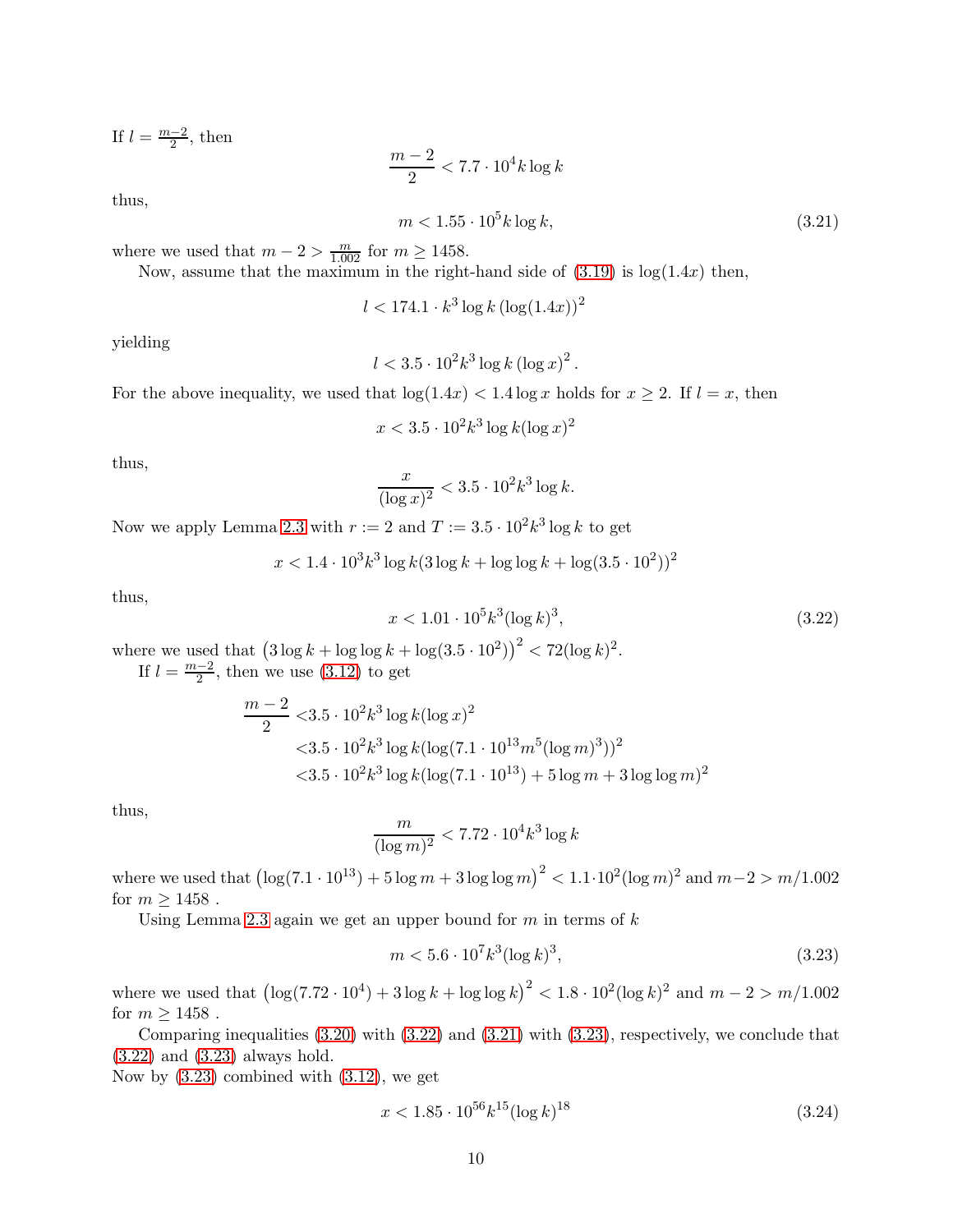where we used that

 $\left(\log(5.6 \cdot 10^7) + 3 \log k + 3 \log \log k\right)^3 < 4.7 \cdot 10^3 (\log k)^3$  and  $m - 2 > m/1.002$  for  $m \ge 1458$ . Finally, comparing [\(3.22\)](#page-9-0) with [\(3.24\)](#page-9-3), we conclude that [\(3.24\)](#page-9-3) always hold and gives us an upper bound for x in terms of k. Since  $k \leq \log x$ , we have

$$
x < 1.85 \cdot 10^{56} (\log x)^{15} (\log \log x)^{18}
$$

which is true only for  $x < 2.27 \cdot 10^{105}$ , so  $k < \log(2.27 \cdot 10^{105}) < 242$ .

The previous bounds are too large, so we need to reduce them by using a criterion due to Legendre. First, we go to [\(3.18\)](#page-7-1) and using that  $x \ge 20$  and  $m \ge 1458$ , we get the following upper bound

<span id="page-10-0"></span>
$$
|\Lambda_2| < \frac{1}{\alpha^{2x}} + \frac{2.11}{\alpha^{\frac{m-2}{2}}} < \frac{1}{\alpha^{40}} + \frac{2.11}{\alpha^{728}} < 1.9 \cdot 10^{-10}.\tag{3.25}
$$

Let

$$
\Gamma_2 := (x - 1) \log(g^{-1}) - (mx + 1 - n) \log \alpha.
$$

Equation [\(3.25\)](#page-10-0) can be rewritten as  $|e^{\Gamma_2-1}| < 1.9 \cdot 10^{-10}$ . Since  $|e^{\Gamma_2-1}| < 1.9 \cdot 10^{-10}$ , we get that  $|e^{\Gamma_2}| < 1.9 \cdot 10^{-10} + 1$ . Thus

$$
\begin{aligned} |\Gamma_2| &\le e^{|\Gamma_2|} |e^{\Gamma_2} - 1| < (1.9 \cdot 10^{-10} + 1) |\Lambda_2| \\ &< (1.9 \cdot 10^{-10} + 1) \left( \frac{1}{\alpha^{2x}} + \frac{2.11}{\alpha^{(m-2)/2}} \right). \end{aligned}
$$

By replacing  $\Gamma_2$  in the above inequality by it's formula and dividing through by  $(x - 1) \log \alpha$ , we obtain

<span id="page-10-1"></span>
$$
\left| \frac{\log(g^{-1})}{\log \alpha} - \frac{mx + 1 - n}{x - 1} \right| < \frac{(1.9 \cdot 10^{-10} + 1)}{(x - 1)\log \alpha} \left( \frac{1}{\alpha^{2x}} + \frac{2.11}{\alpha^{(m-2)/2}} \right). \tag{3.26}
$$

Since  $m \geq 1458$ , we have  $\alpha^{\frac{m-2}{2}} > (\frac{7}{4})$  $\frac{7}{4}$ )<sup>728</sup> > 2.32 · 10<sup>71</sup>*x*. Assume that *x* > 150. Then  $\alpha^{2x}$  >  $2.32 \cdot 10^{71}x$ . Now  $(3.26)$  becomes

<span id="page-10-2"></span>
$$
\left| \frac{\log(g^{-1})}{\log \alpha} - \frac{mx + 1 - n}{x - 1} \right| < \frac{1}{4.14 \cdot 10^{70} (x - 1)^2}.\tag{3.27}
$$

By the Lemma [2.7,](#page-4-4) we infer that  $(mx + 1 - n)/(x - 1)$  is a convergent of the continued fraction of  $\beta_k = (\log(g^{-1})) / (\log \alpha) = [a_0^{(k)}]$  $\binom{k}{0},a_1^{(k)}$  $\binom{k}{1}, \ldots$ ] and  $p_t^{(k)}$  $\binom{k}{t}$   $q_t^{(k)}$  its tth convergent. Thus,  $(mx+1-n)/(x-n)$  $1) = p_{t_k}^{(k)}$  $\binom{(k)}{t_k}$   $\left\{q_{t_k}^{(k)}\right\}$  for some  $t_k$ . Therefore  $q_{t_k}^{(k)}$  $t_k^{(k)}|x-1$ , and so  $x-1 \geq q_{t_k}^{(k)}$  $t_k^{(k)}$ . On the other hand, with the help of Mathematica, we get that

$$
\min q_{230}^{(k)} > 3.88 \cdot 10^{109} > 2.27 \cdot 10^{105} > x - 1,
$$

therefore  $1 \le t_k \le 230$ , for all  $3 \le k \le 242$ . Using *Mathematica*, we observe that  $a_{t_k} + 1 \le$  $\max\left\{a_t^{(k)}\right\}$  $\{e^{(k)}\}\leq 4.09 \cdot 10^{70}$ , for  $k \in \{3, \ldots, 242\}$  and  $t \in \{1, \ldots, 231\}$ . From the properties of continued fractions, we have

$$
\left| \beta_k - \frac{mx + 1 - n}{x - 1} \right| = \left| \beta_k - \frac{p_{t_k}^{(k)}}{q_{t_k}^{(k)}} \right| > \frac{1}{4.09 \cdot 10^{70} (x - 1)^2}
$$

which contradicts [\(3.27\)](#page-10-2). So,  $x \le 150$  and  $k \in \{3, 4, 5\}$ .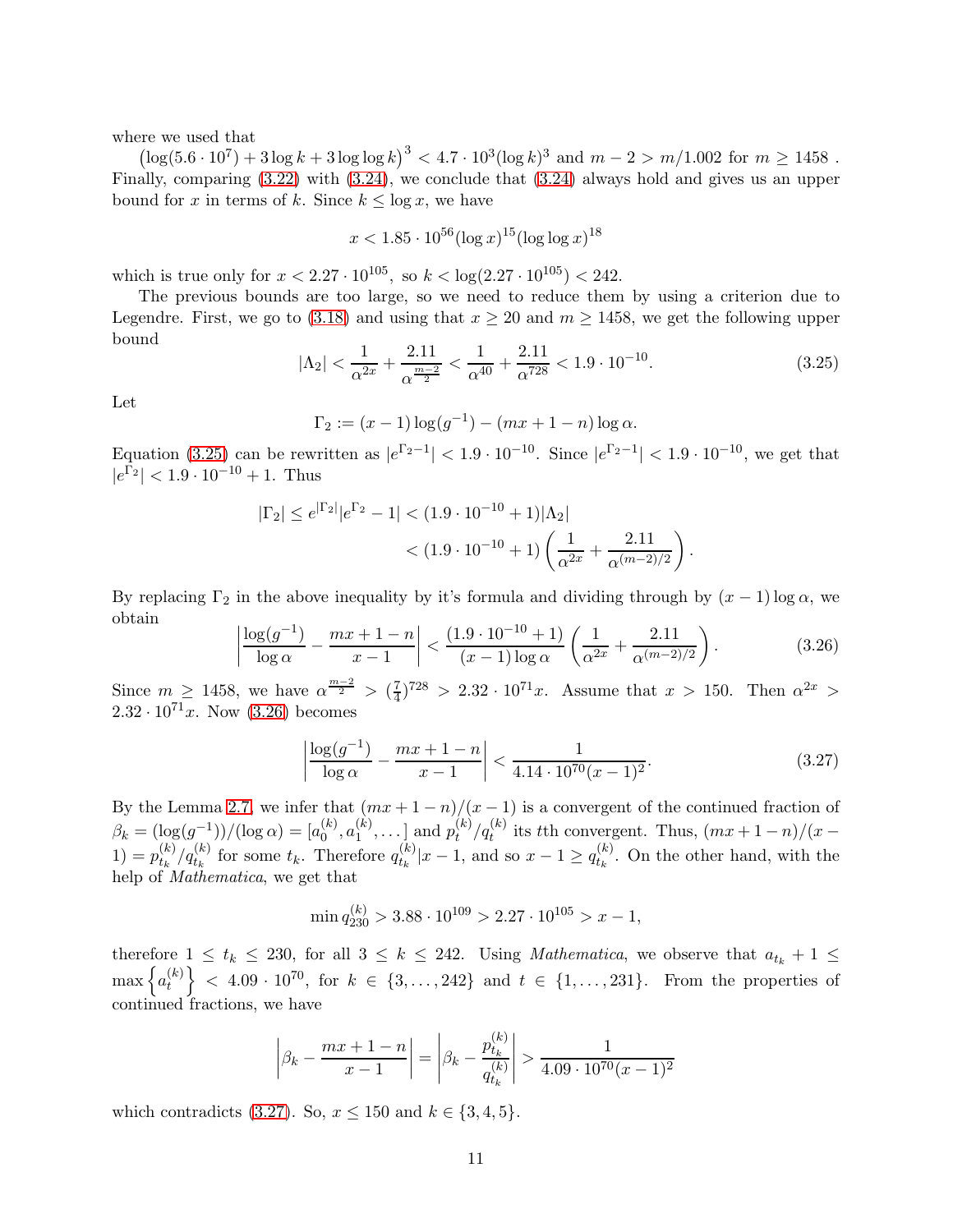Now divide  $(1 + \alpha^{-2x})$  in [\(3.17\)](#page-7-2), we get

$$
\left| \alpha^{n - (mx + 1)g^{1 - x}(1 + \alpha^{-2x})^{-1}} - 1 \right| < \frac{2.11}{\alpha^{(m - 2/2)}}. \tag{3.28}
$$

Next, we put  $t := mx + 1 - n$ . Using [\(3.25\)](#page-10-0), we obtain

$$
g^{1-x} \alpha^{-t} - 1 < 1.9 \cdot 10^{-10},
$$

yielding

$$
t > \frac{(x-1)\log g^{-1}}{\log \alpha} - \frac{\log(1 + 1.9 \cdot 10^{-10})}{\log \alpha}
$$
  
> 0.68x - 0.69

and

$$
g^{1-x} \alpha^{-t} - 1 > -1.9 \cdot 10^{-10},
$$

yielding

$$
t < \frac{(x-1)\log g^{-1}}{\log \alpha} - \frac{\log(1 - 1.9 \cdot 10^{-10})}{\log \alpha} < 1.27x - 1.26.
$$

Therefore,  $t \in ([0.68x - 0.69], [1.27x - 1.26])$ . After performing a calculation for the range  $20 \le$  $x \le 150, 3 \le k \le 5$  and  $0.68x - 0.69 < t < 1.27x - 1.26$ , we get

$$
\min\left\{ \left| \frac{\alpha^{-t} g^{1-x}}{(1+\alpha^{-x})} \right| - 1 \right\} > 0.0003,
$$

which implies

$$
\frac{2.11}{\alpha^{(m-2)/2}} > 0.0003 \Rightarrow m \le 33
$$

and that contradicts the fact  $m \ge 1458$ . Hence, the result is proved.

# <span id="page-11-1"></span>References

- [1] J.J. Bravo and F. Luca, Powers of two in generalized Fibonacci sequences, Rev. Colombiana Mat.. 46 (2012), 67-79.
- <span id="page-11-3"></span>[2] Y. Bugeaud, M. Mignotte and S. Siksek, Classical and modular approaches to exponential Diophantine equations. I. Fibonacci and Lucas perfect powers, Ann. of Math. (2) 163 (2006), 969–1018.
- [3] Y. Bugeaud, F. Luca, M. Mignotte and S. Siksek, Fibonacci numbers at most one away from a perfect power, Elem. Math. 63 (2008), 65–75.
- <span id="page-11-0"></span>[4] A.P. Chaves and D. Marques, A Diophantine equation related to the sum of powers of two consecutive generalized Fibonacci numbers, J. Number Theory 156 (2015), 1–14.
- <span id="page-11-2"></span>[5] G.P. Dresden and Z. Du, A simplified Binet formula for k-generalized Fibonacci numbers, J. Integer Seq. 17(4) (2014).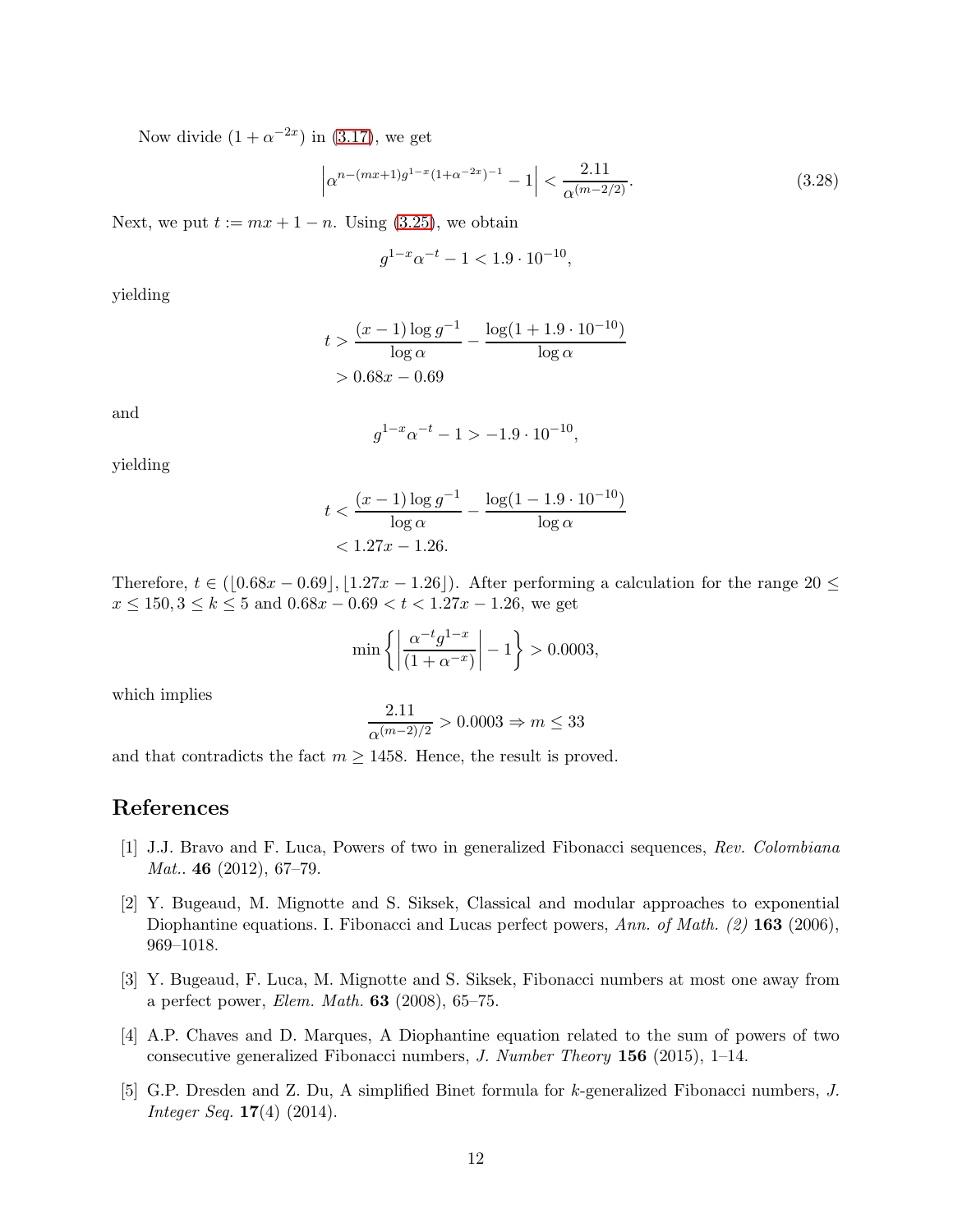- <span id="page-12-13"></span><span id="page-12-9"></span>[6] A. Dujella and A. Pethő, A generalization of a theorem of Baker and Davenport, *Quart. J.* Math. Oxford Ser. 49 (1998), 291–306.
- <span id="page-12-6"></span>[7] C. Fuchs, C. Hutle, F. Luca and L. Szalay, Diophantine triples and k-generalized Fibonacci sequences, *Bull. Malays. Math. Sci. Soc.* 41 (2018), 1449–1465.
- [8] C. A. Gómez, J. C. Gómez and F. Luca, On the exponential Diophantine equation  $F_{n+1}^x$   $F_{n-1}^x = F_m^y$ , Taiwan. J. Math. **XX** (2022), 1-28.
- [9] N. Hirata-Kohno and F. Luca, On the Diophantine equation  $F_n^x + F_{n+1}^x = F_m^y$ , Rocky Mountain J. Math. 45 (2015), 509–538.
- <span id="page-12-1"></span>[10] D. Kalman and R. Mena, The Fibonacci numbers exposed, Math. Mag. 76 (2003), 167–181.
- <span id="page-12-10"></span>[11] T. Koshy, Fibonacci and Lucas numbers with Applications, John Wiley & Sons, 2011.
- [12] M. Laurent, M. Mignotte and Y. Nesterenko, Formes linéaires en deux logarithmes et d´eterminants d'interpolation, (French) (Linear forms in two logarithms and interpolation determinants), J. Number Theory 55 (1995), 285–321.
- <span id="page-12-4"></span>[13] F. Luca and R. Oyono, An exponential Diophantine equation related to powers of two consecutive Fibonacci numbers, Proc. Japan Acad. Ser. A Math. Sci. 87 (2011), 45–50.
- <span id="page-12-2"></span>[14] F. Luca and R. Oyono, The Diophantine equation  $F_n^y + F_{n+1}^x = F_m^x$ , Integers. **13** (2013), 1-17.
- <span id="page-12-3"></span>[15] E. Lucas, Theorie des Fonctions Numeriques Simplement Periodiques, Amer. J. Math. 1 (1878), (2) 184–196; (3) 197–240.
- [16] D. Marques and A. Togbé, On the sum of powers of two consecutive Fibonacci numbers, *Proc.* Japan Acad. Ser. A Math. Sci. 86 (2010), 174–176.
- <span id="page-12-8"></span>[17] E.M. Matveev, An explicit lower bound for a homogeneous rational linear form in the logarithms of algebraic numbers, II, Izv. Ross. Akad. Nauk Ser. Mat. **64** (2000), 125–180. Translation in Izv. Math. 64 (2000), 1217–1269.
- <span id="page-12-11"></span>[18] T. Miyazaki, A. Wolfram, Solving generalized Fibonacci recurrences, Fibonacci Quart. 36 (1998), 129–145.
- <span id="page-12-0"></span>[19] B.K. Patel and A.P. Chaves, On the Exponential Diophantine Equation  $F_{n+1}^x - F_{n-1}^x = F_m$ , Mediterr. J. Math. 18(5) (2021), Paper No. 187, 11 pp.
- <span id="page-12-7"></span>[20] B.K. Patel and W.C. Teh, An exponential Diophantine equation related to powers of three consecutive Fibonacci numbers. Bull. Malays. Math. Sci. Soc., 44 (2020), 927–939.
- <span id="page-12-5"></span>[21] C.A.G. Ruiz and F. Luca, An exponential Diophantine equation related to the sum of powers of two consecutive k-generalized Fibonacci numbers, Colloq. Math. 137 (2014), 171–188.
- <span id="page-12-12"></span>[22] S. G. S´anchez and F. Luca, Linear combinations of factorials and S-units in a binary recurrence sequence. Ann. Math. Qué. **38** (2014), 169–188.